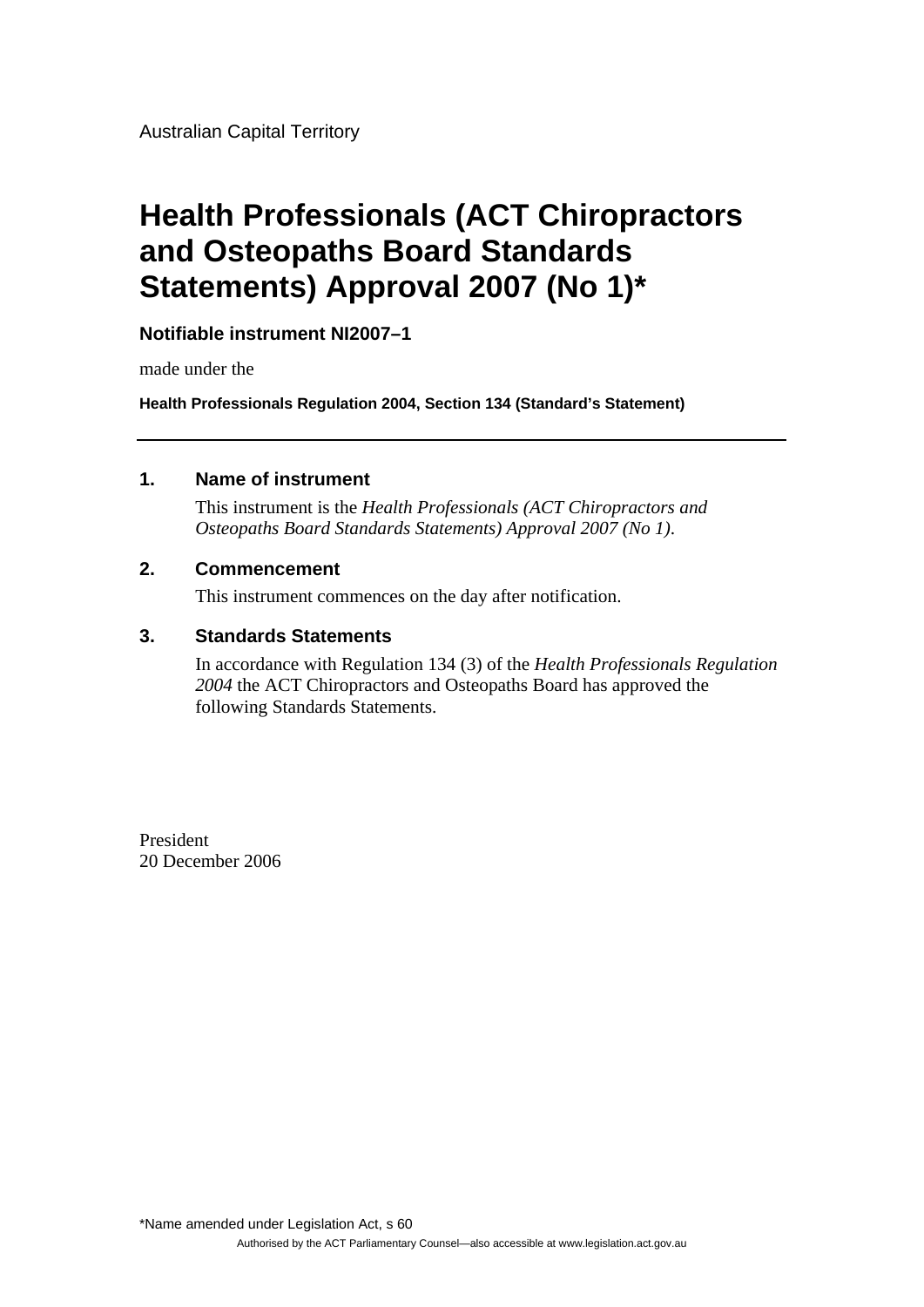## STANDARDS STATEMENTS

#### **CONTENTS**

- 1. Standards of Practice for ACT Allied Health Professionals
- 2. Advertising
- 3. Code of Conduct
- 4. Continuing Professional Development
- 5. Professional Standards Panel
- 6. Visiting Chiropractors and Osteopaths
- 7. Spinal Manipulation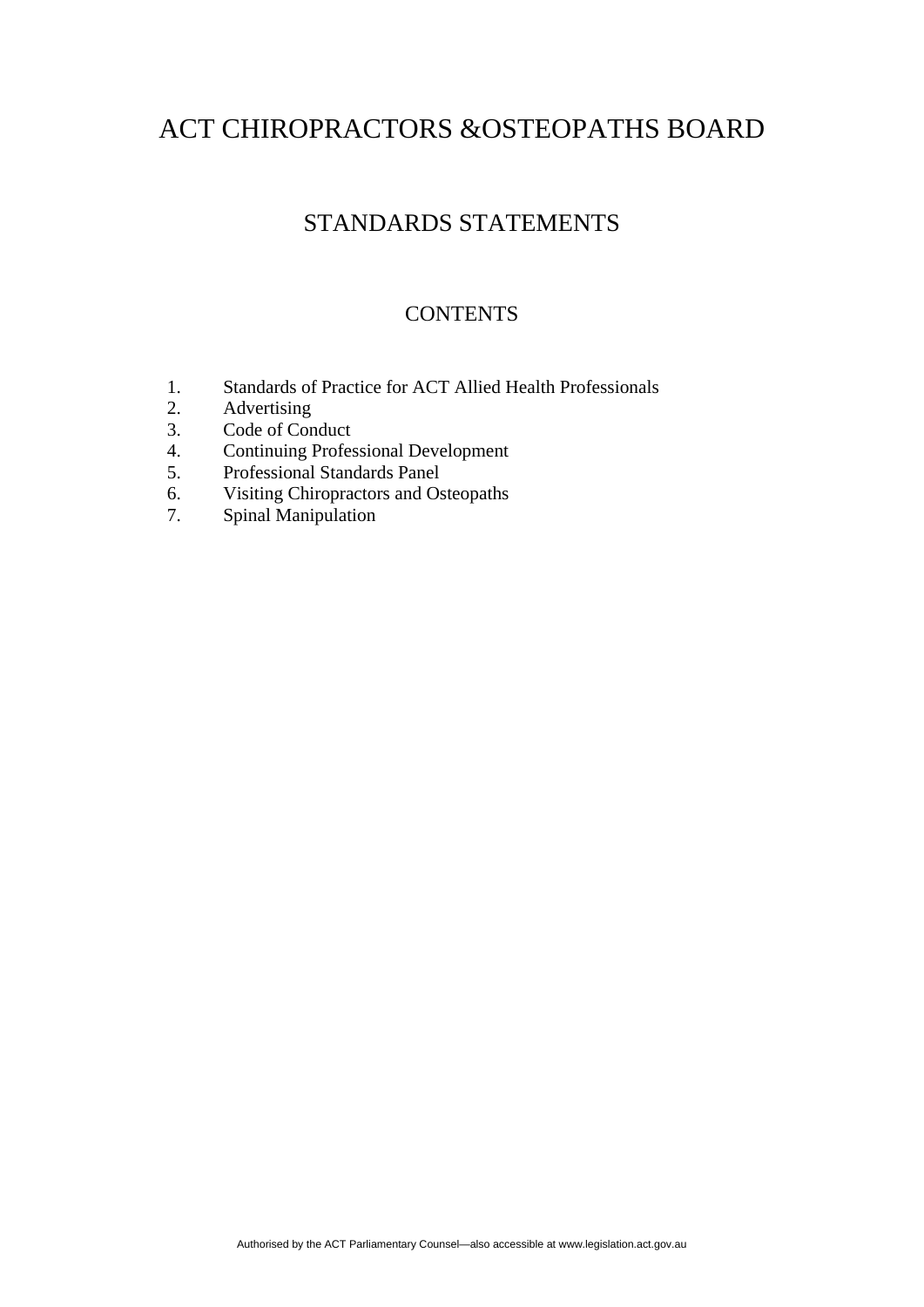**Standards Statements issued by the ACT Chiropractors and Osteopaths Board are designed to raise awareness of the standard of practice required from a registered chiropractor or osteopath to be competent to practise, or to help the practitioner improve his or her suitability to practise. The information contained in these statements are to be used as a guideline for chiropractors and osteopaths to follow and reflects the interpretation of the** *Health Professionals Act 2004* **by the Board. Non-adherence or breach of the statements may be grounds for a finding of a breach of the Act.** 

**Disclaimer** 

**In the case of any conflict or discrepancy between this document and Act, the Act prevails.**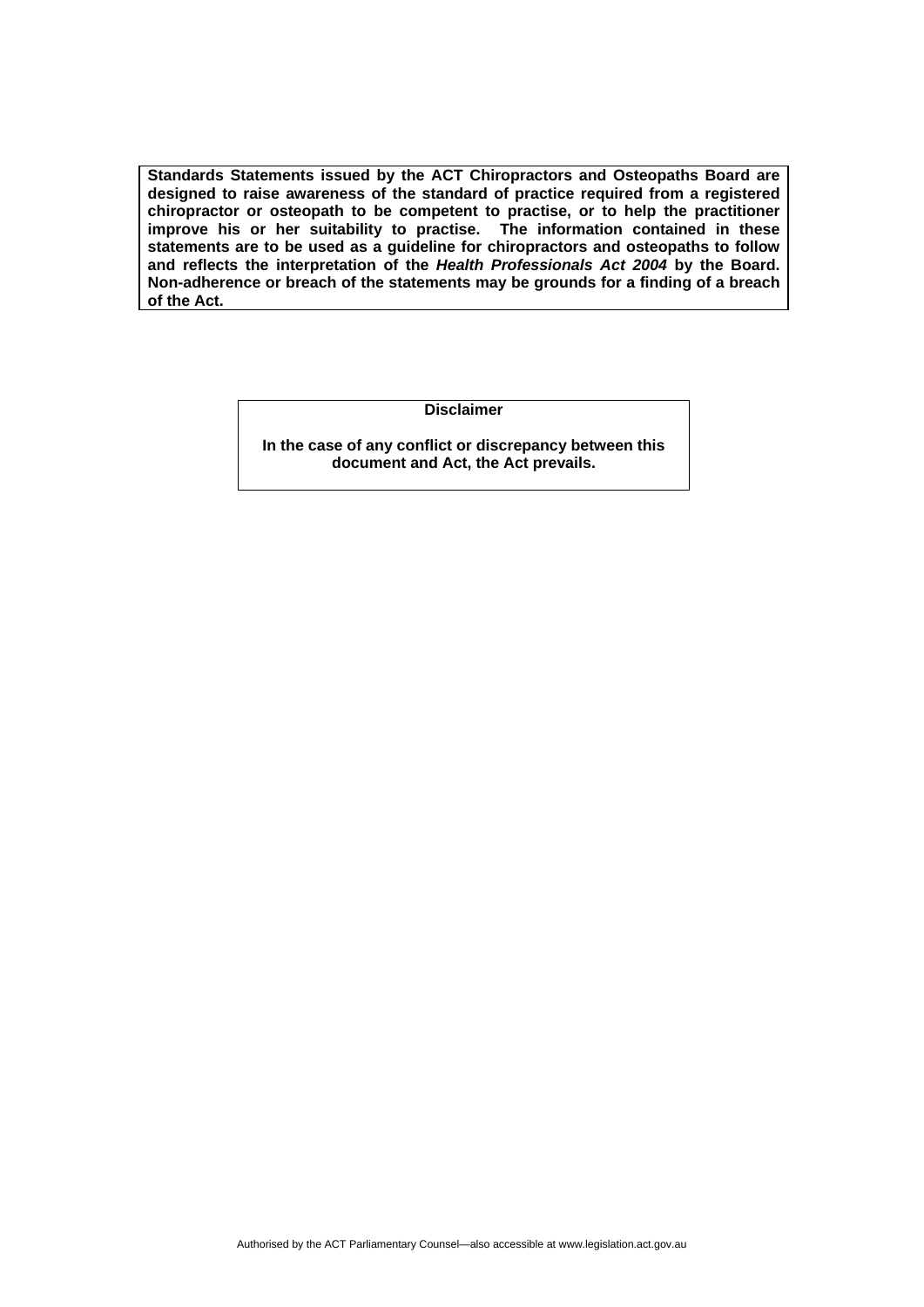#### **PREFACE**

The ACT Chiropractors and Osteopaths Board has developed a number of standards statements to guide practitioners on professional, legal and ethical issues. The Board believes that these standards reflect the high standards of care expected of practitioners in the ACT. The legislation governing practice in the Territory is the *Health Professionals Act 2004.* In the case of any conflict or discrepancy between the standards statements and Act, the Act prevails.

The Board intends to review the standards statements regularly and add new policy statements as they are developed.

Comments about the policies would be welcomed and should be directed to the Board's Executive Officer or Registrar.

Members of the Board hope you will find these statements useful.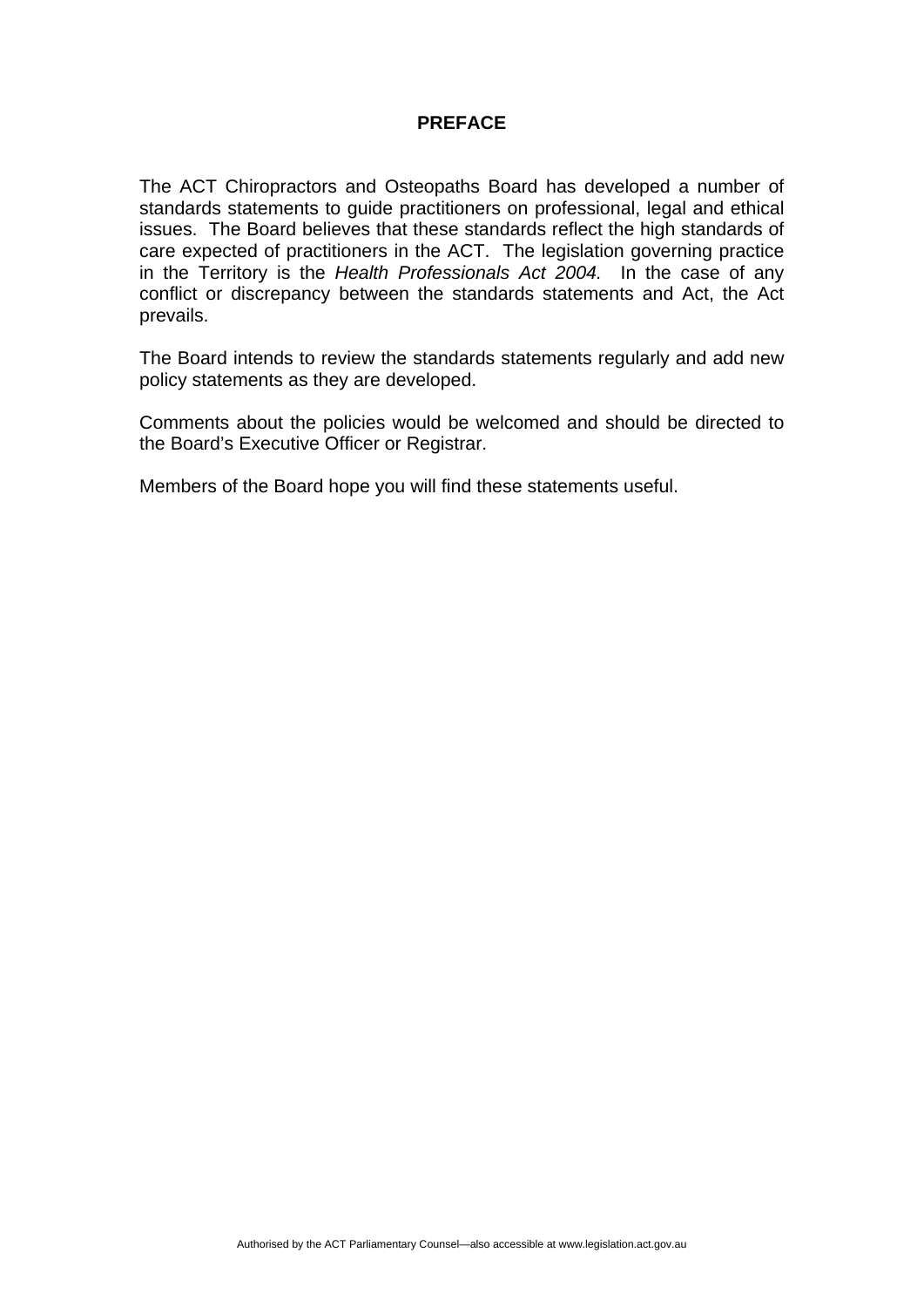## STANDARDS STATEMENT

### 1. Standards of Practice for ACT Allied Health Professionals

The Board endorses the Standards of Practice for Allied Health Professionals ACT Health September 2004 published in May 2005 – Publication No 05/0471 (2000). Chiropractors and osteopaths are required to comply with the standards of practice included in that publication.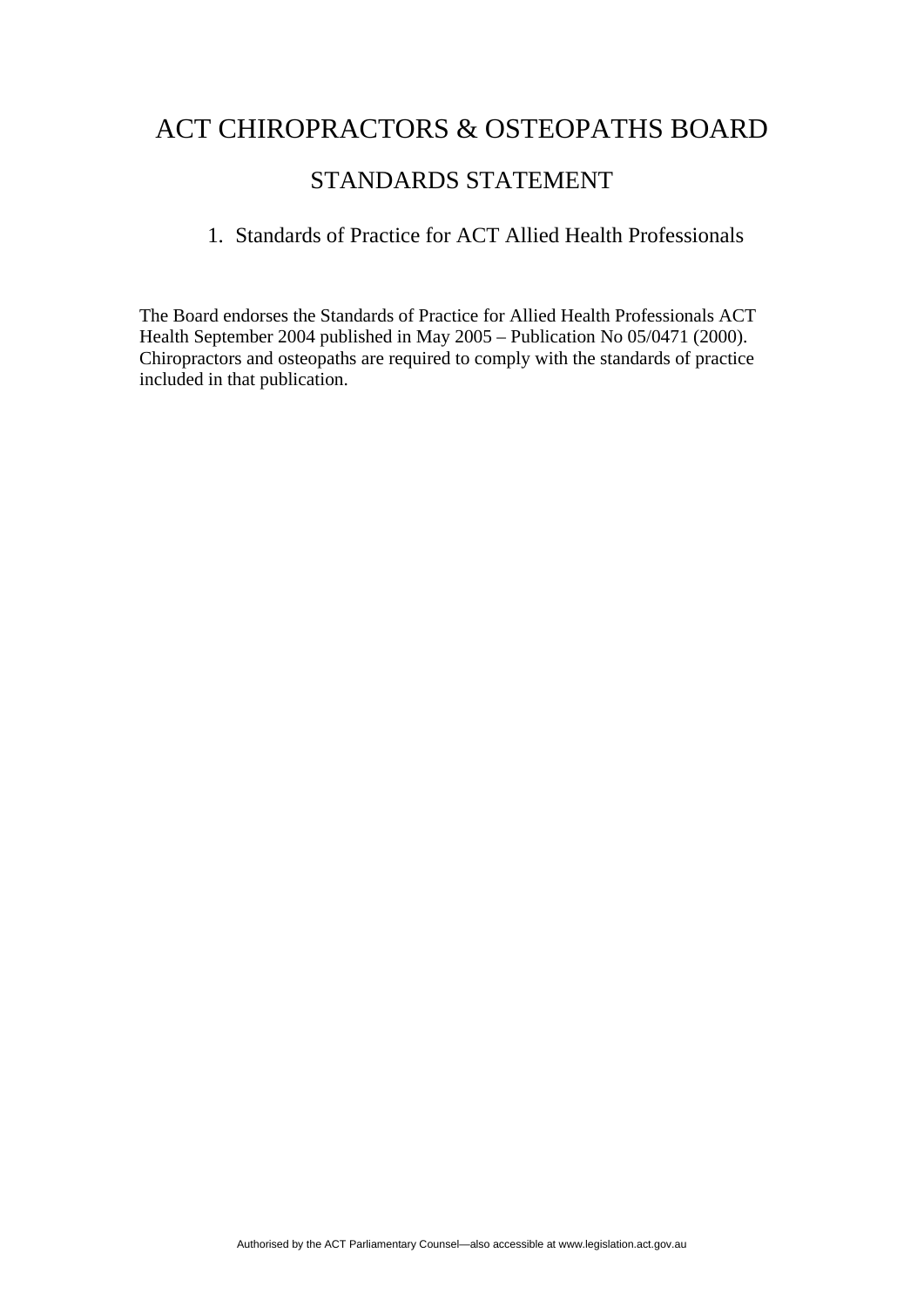# ACT CHIROPRACTORS & OSTEOPATHS BOARD STANDARDS STATEMENT

### 2. ADVERTISING

 Advertising by chiropractors and osteopaths is permitted. Such advertising should not:

(i) be false,

(ii) misleading, or likely to mislead,

(iii) be deceptive, or likely to deceive,

(iv) be harmful,

(v) claim or imply that any particular chiropractor or osteopath is superior to any other,

(vi) be likely to bring the profession into disrepute.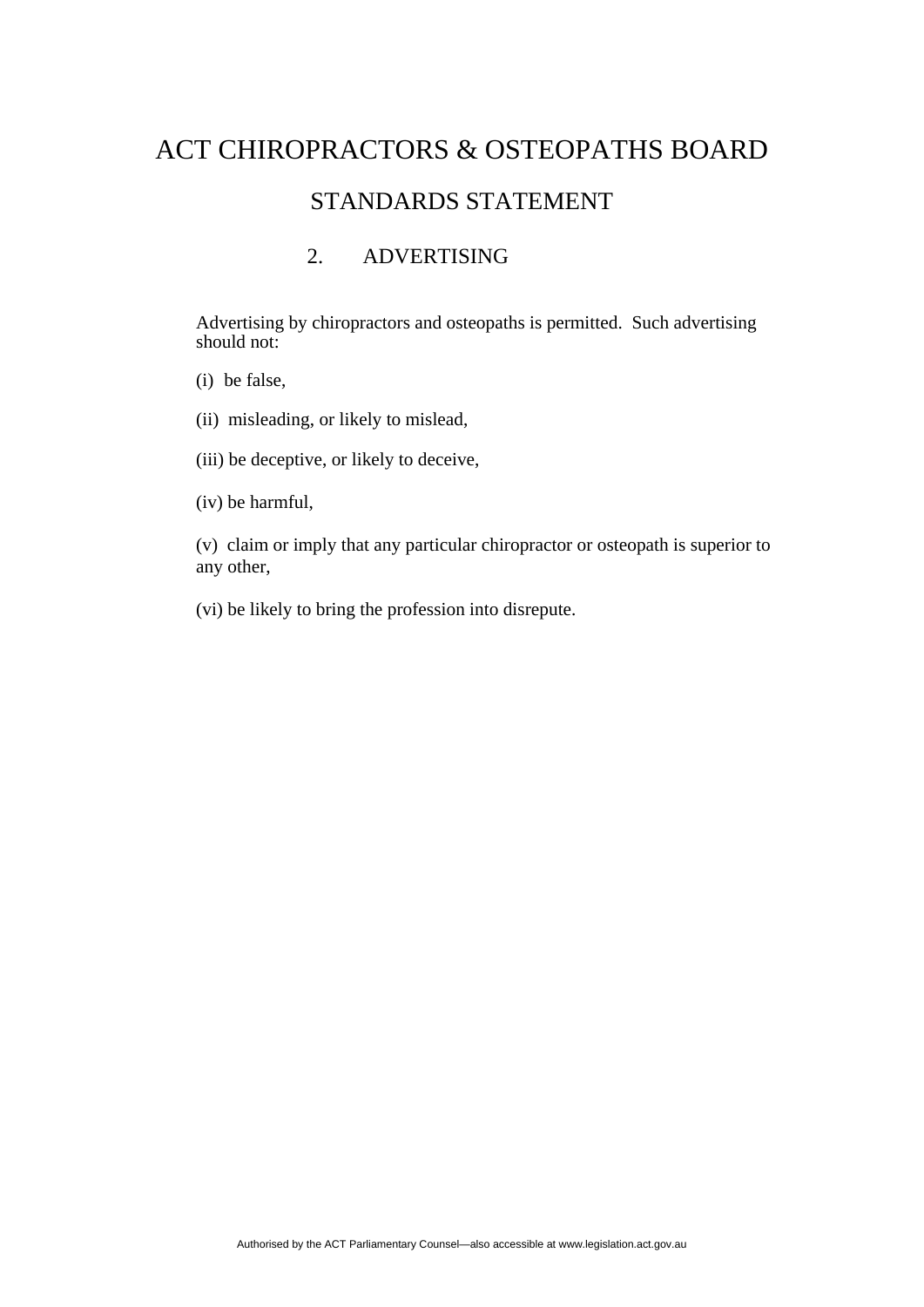## STANDARDS STATEMENT

### 3 CODE OF CONDUCT

#### **1. GENERAL**

- (a) All chiropractors and osteopaths should recognise and uphold their professional responsibilities and obligations to their patients, to the community, to their colleagues, and to the profession.
- (b) In this context, the following Code of Practice shall guide the professional behavior of all chiropractors and osteopaths.
- (c) A registered chiropractor or osteopath shall not practise under a name other than the name under which they are registered.
- (d) A registered chiropractor or osteopath shall not hold himself or herself out as possessing any professional qualifications, which he or she does not hold.
- (e) A chiropractor or osteopath shall not permit a person employed or engaged by them to provide or offer to provide a chiropractic or osteopathic service unless that person is a registered chiropractor or osteopath.

#### **2. THE OBLIGATIONS OF CHIROPRACTORS AND OSTEOPATHS TOWARDS THEIR PATIENTS**

- (a) Chiropractors and osteopaths shall practise their profession conscientiously and to the best of their ability.
- (b) The needs of their patients should be of paramount concern to chiropractors and osteopaths. In their dealings with patients, discussion of fees should be in a manner appropriate to the professional relationship.
- (c) Chiropractors and osteopaths shall maintain confidential any information pertaining to patients which has been acquired through their professional relationship, except where the law demands otherwise or a patient's prior consent to release of information is given. Chiropractors and osteopaths shall also require any administration staff to do likewise.
- (d) Chiropractors and osteopaths shall maintain accurate records of the assessment and treatment of their patients and retain such records for the statutory period.
- (e) Chiropractors and osteopaths should treat anyone who asks except under exceptional circumstances such as Except in emergencies, or where they would be failing in their duties on humanitarian grounds, chiropractors and osteopaths have the right to decline to treat a patient for professional or personal reasons.
- (f) Chiropractors and osteopaths should recognise that patients are entitled to consult any chiropractor or osteopath and to change their chiropractor or osteopath at will, even during the course of treatment.
- (g) A chiropractor or osteopath should supervise the work of all personnel in their employment or under their control, and should not delegate any service, treatment or operation, which is not in keeping with the Act or the person's training and ability.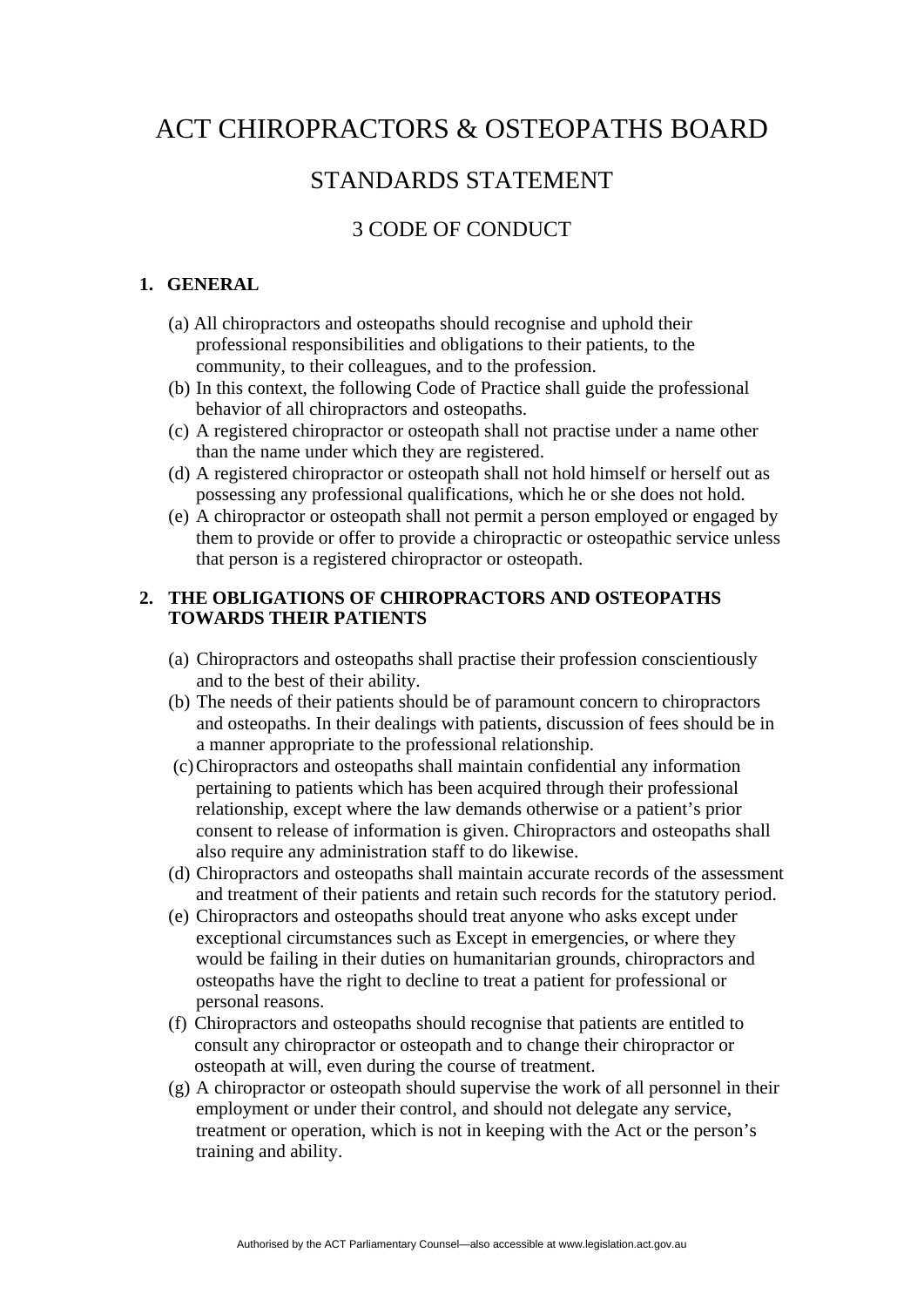#### **3. CONDUCT OF CHIROPRACTORS AND OSTEOPATHS TOWARDS THE PUBLIC**

(a) Chiropractors and osteopaths shall behave in all circumstances, both within and outside their professional life, in a manner that will not bring the profession into disrepute.

#### **4. RELATIONSHIP OF CHIROPRACTORS AND OSTEOPATHS WITH THEIR COLLEAGUES**

- (a) When chiropractors or osteopaths are called in as consultants, their primary obligation is to give their considered and honest opinion. They should also be willing to help a colleague if their advice or assistance is sought, provided the colleague is acting within the Code of Practice.
- (b) Chiropractors and osteopaths shall not criticise a colleague's opinion, treatment or fees. Where a patient seeks an opinion from a chiropractor or osteopath with or without reference to his usual chiropractor or osteopath, the chiropractor or osteopath consulted should not say anything likely to disturb the patient's confidence in that chiropractor or osteopath.
- (c) Chiropractors and osteopaths shall not solicit their colleague's patients.

#### **5. THE PRACTICE OF THE PROFESSION**

- (a) Chiropractors and osteopaths shall uphold the fundamental rights of the profession, including the freedom to prescribe and treat and the principle of the free choice of practitioner by the patient. Whatever the circumstances of their practice they shall not abrogate their professional independence and responsibility.
- (b) Chiropractors and osteopaths have a responsibility to maintain their professional knowledge and practice at an acceptable level of competency (see Standards Paper 4 associated with Continuing Professional Development)
- (c) In their patient's interest, chiropractors and osteopaths should be prepared to refer to suitably qualified colleagues those patients who require advice and treatment, which they consider beyond their competence.
- (d) Chiropractors and osteopaths have a responsibility to their patients to hold full professional indemnity insurance – to a level stipulated in Notifiable Instrument….(\$10million minimum)
- (e) It is the obligation of chiropractor or osteopath engaging a locum tenants to ensure that such persons are duly registered with the Board.
- (f) Chiropractors and osteopaths must not employ or work with an individual whom they know or suspect to be practicing in breach of the Act and/or the Code of Practice.
- (g) Chiropractors and osteopaths shall at all times avoid false certification and misleading statements in respect of their profession.
- (h) Chiropractors and osteopaths shall not represent, in a false or misleading manner, the care being rendered to their patients or fees being charged for providing such care.

#### **6. ADVERTISING**

- (a) Advertising by chiropractors and osteopaths is permitted. Such advertising should not:
	- (j) be false,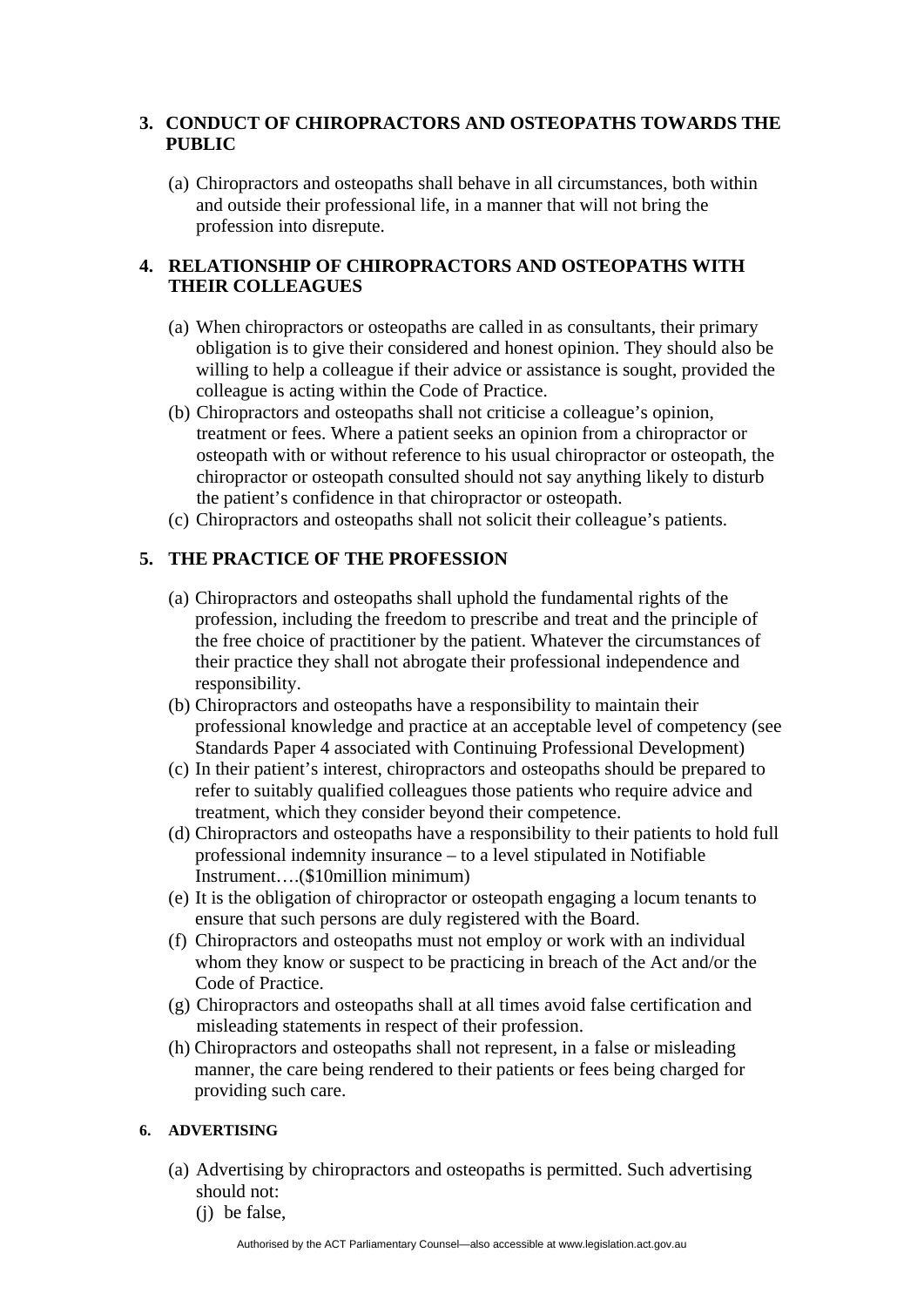- (ii) misleading, or likely to mislead,
- (iii) be deceptive, or likely to deceive,
- (iv) be harmful,
- (v) claim or imply that any particular chiropractor or osteopath is superior to any other,
- (vi) be likely to bring the profession into disrepute.

#### **7. BREACH OF RULES**

- (a) All rules of the Code of Practice shall be observed chiropractors and osteopaths at all times and failure to do so will be dealt with by the Board in accordance with the powers conferred upon it.
- (b) Chiropractors and osteopaths must provide all reasonable assistance including the provision of records, radiographs, photographs, study models, and relevant correspondence to the Board, Professional Standards Panel, the Health Service Commissioner and/or the Health Professions Tribunal or any other body investigating complaints against chiropractors or osteopaths.
- (c) The Code of Practice cannot provide for all ethical dilemmas that may arise in the course of practicing chiropractic or osteopathy. Chiropractors and osteopaths shall exercise discretion in any situation not covered and act in the best interests of the patient and the profession.
- (d) Chiropractors and osteopaths should at all times act in good faith in the observation of the spirit rather than the literal interpretation of the Code of Practice.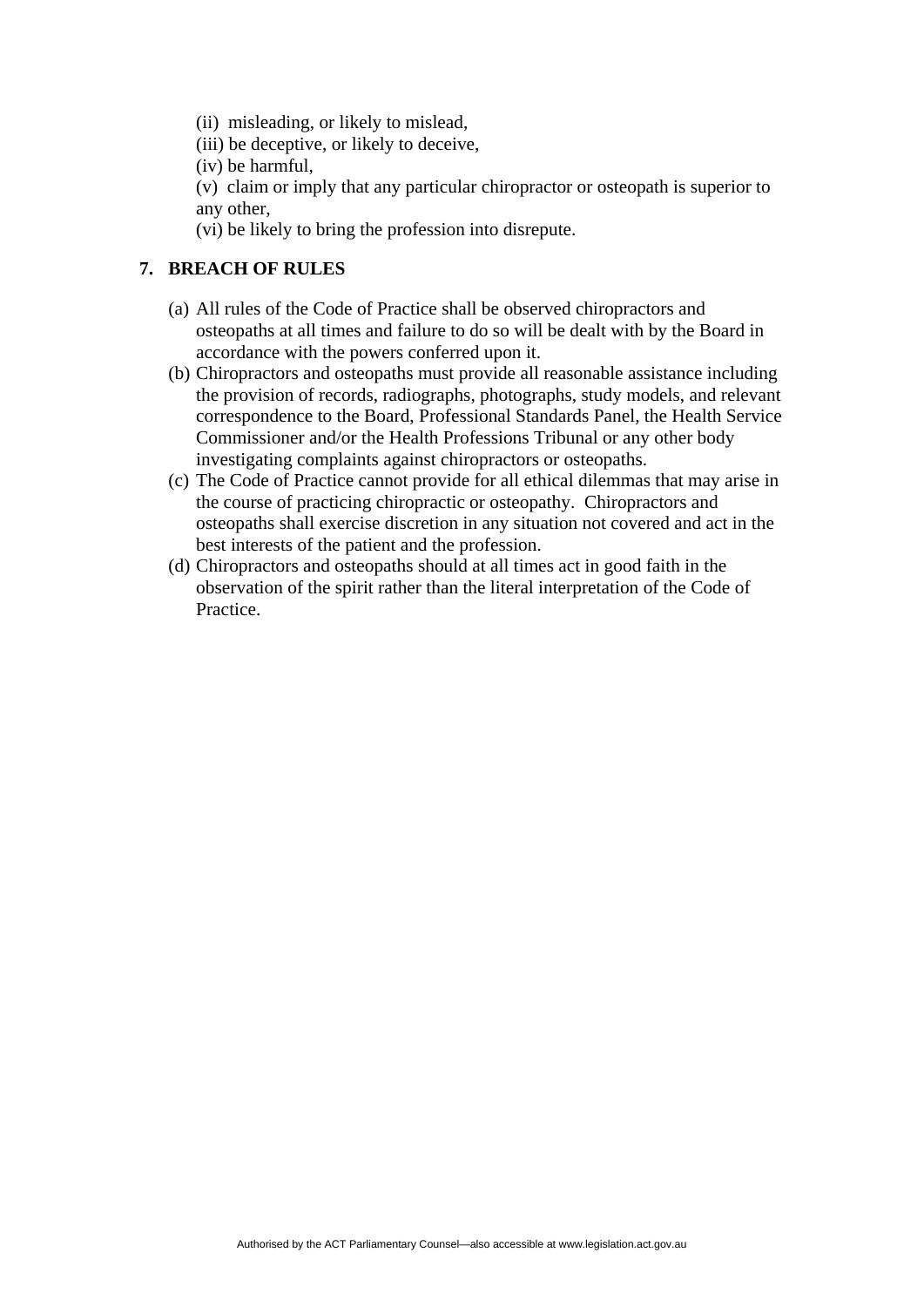## STANDARDS STATEMENT

#### **4 Continuing Professional Development**

#### **1. General**

The Board has introduced a code of Continuing Professional Development (CPD). For the purposes of this policy, CPD will be defined as study, training, courses, seminars, reading and various other activities that could reasonably be expected to advance professional development as a chiropractor or osteopath. It is the means by which members of the profession can maintain, improve and broaden their knowledge and skills and develop the personal qualities required in their professional lives.

It is in the public's interest that the profession's members maintain and develop their professional knowledge and skills throughout the life of their practise.

It is not the intention of the Board to be completely prescriptive as to which activities registrants may attend. It is hoped that registrants will exercise their professional judgement as to which activities are appropriate however, any activities that are attended as part of this program are expected to be relevant to the chiropractor and osteopath, with the aim of providing competent and safe care.

#### **2. Scope**

This code applies to all chiropractors and osteopaths who are registered to practise in the ACT. Exceptions and conditions to this code may be granted to registrants who are in training or who have temporarily ceased practise. In the case of the latter group, evidence of recency of practice and of CPD will be required for re-instatement to the register. New registrants, who have not been subject to CPD requirement previously will be required to undertake activities on a pro-rata basis to the nearest half-year. CPD activities undertaken by registrants in different jurisdictions will be recognized if acceptable to that jurisdiction.

#### **3. Requirements**

All registrants covered by the Act and its regulations will be required to participate in a CPD program. Each registrant will be required to maintain a log of activities in which they have participated. Each year, the registrant will be required to sign a statutory declaration to the effect that they are satisfying the requirements of the program. The Board may request a statement of CPD activities for the year at any time. The Board may request the full CPD records of the registrant (including documentary proof for verifiable activities). Failure to provide adequate or requested proof of CPD may incur suspension or an inquiry by the Board. In the case of a formal inquiry by the Board into a registrant's practise, the CPD history will be examined and taken into account.

Authorised by the ACT Parliamentary Counsel—also accessible at www.legislation.act.gov.au The CPD program will be conducted in 2-year cycles. The Board has determined that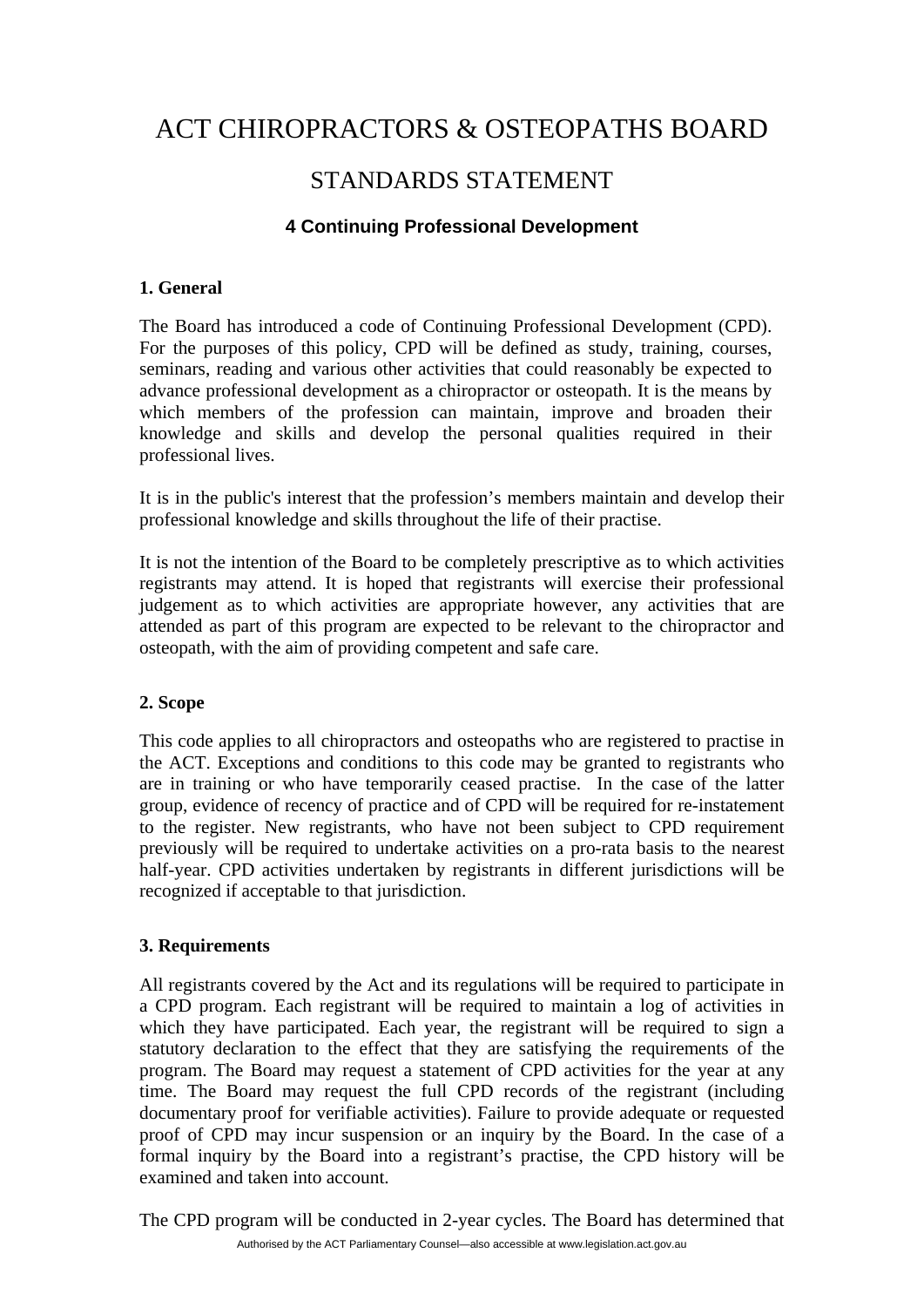both chiropractors and osteopaths must satisfy the requirements of one of the three main professional associations eg. The Australian Osteopathic Association (AOA), Chiropractors Association of Australia (CAA) and the Chiropractic Osteopathic College of Australasia (COCA). Membership of one of these associations IS NOT required to fulfill that requirement.

#### **4. Acceptable CPD Activities**

Activities that would count towards CPD would include:

- Courses and lectures:
- Vocational training on general professional training study days;
- Educational parts of professional and specialist society meetings;
- Peer-review and clinical audits:
- Attendance at study group meetings (requires verification);
- Multimedia learning (for example, web-based learning, CD-ROM);
- Staff training:
- Educational workshops at conferences;
- Reading journals;
- Preparation and delivering of a lecture to chiropractors or osteopaths; and
- Private study including reading chiropractic or osteopathic texts.

Courses and lectures will be acceptable when given by:

- Accredited tertiary institutions;
- Professional associations:
- Societies officially affiliated with professional associations;
- Recognised study groups;
- AOA, CAA and COCA; and
- Other bodies acceptable to the Board.

#### **5. Logbooks – not required if member of an association/or being recorded by one – but recommended anyway?**

Each registrant will be required to maintain a logbook of CPD activities that they attend. A record should be kept of:

- Date of activity;
- Title or subject matter;
- Venue (if applicable);
- Body organising the activity (if applicable);
- Whether or not the activity is verifiable; and
- The number of hours spent at the activity.

#### **6. Interruption to Practice**

Where a registrant takes time off from practise, they will still be expected to maintain CPD Activities. To re-register, it will be necessary for the registrant to satisfy the Board that they have maintained their professional knowledge and competence through CPD attendance.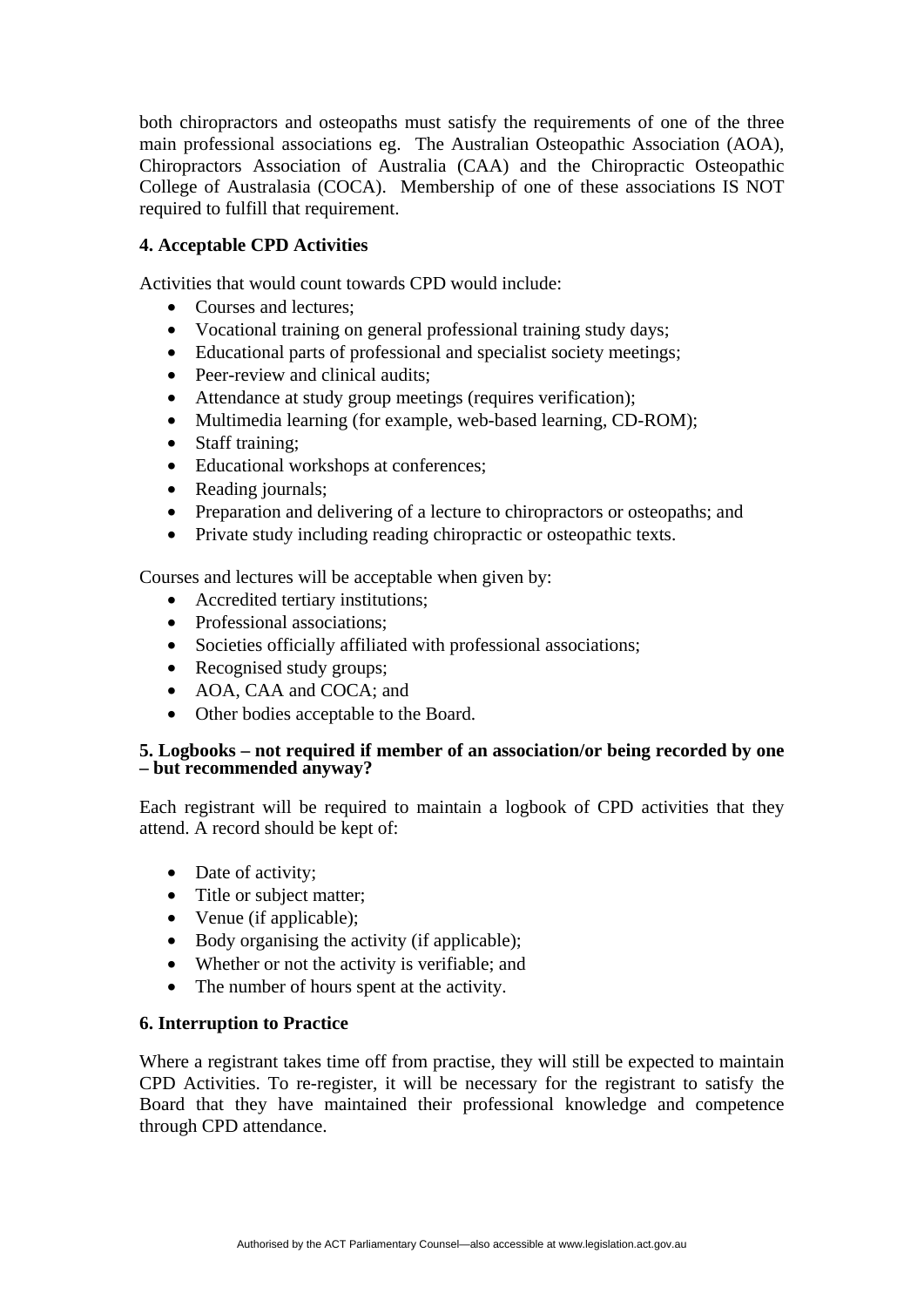## STANDARDS STATEMENT

### 5. Professional Standards Panel

#### **GENERAL**

1. From time to time, the Chiropractors and Osteopaths Board receives reports from members of the public concerning the professional activities of registered chiropractors and osteopaths. The *Health Professionals Act 2004* and the *Health Professionals Regulation 2004* outline the range of actions available to the Board when faced with complaints. Enquiries are also received regarding the procedure for lodging such complaints, as well as the scope of the Board's powers in considering and determining the complaints.

#### **AIM**

2. This policy paper details the Boards policy and guidelines on the establishment and activities of a professional standards panel.

#### **LEGISLATION**

3. The establishment and composition of professional standards panels, and the procedural requirements of inquiries held by professional standards panels are specified in the *Health Professionals Act 2004* Sections 106 through 124.

#### **ROLE AND COMPOSITION**

- 4. A professional standards panel decides if a chiropractor or osteopath is contravening or has contravened the required standard of practice or does not satisfy the suitability to practice requirements. In making their assessment, the panel *may* consider any information available to it such as:
	- a) The report or complaint
	- b) Any information provided by the Health Complaints Commissioner or person who made the report or complaint
	- c) Any other relevant information given to the panel but *must* consider any information provided by the chiropractor and osteopath.
- 5. A professional standards panel is made up of at least three (3) members appointed by the Chiropractor and Osteopaths Board, at least two (2) of who are either a chiropractor or osteopath registered in the ACT. In addition, at least one member of the panel must not be a registered chiropractor or osteopath. The Board will appoint one member of the panel as the chairperson.
- 6. Section 109 of *The Health Professionals Act 2004* requires that the Board must refer an application, or part of an application to a professional standards panel if required to do so by the Health Professions Tribunal, and that the panel must conduct an inquiry into the application as if it were a report. Following its inquiry, the panel must give a *referral report* to the health professions tribunal about the application.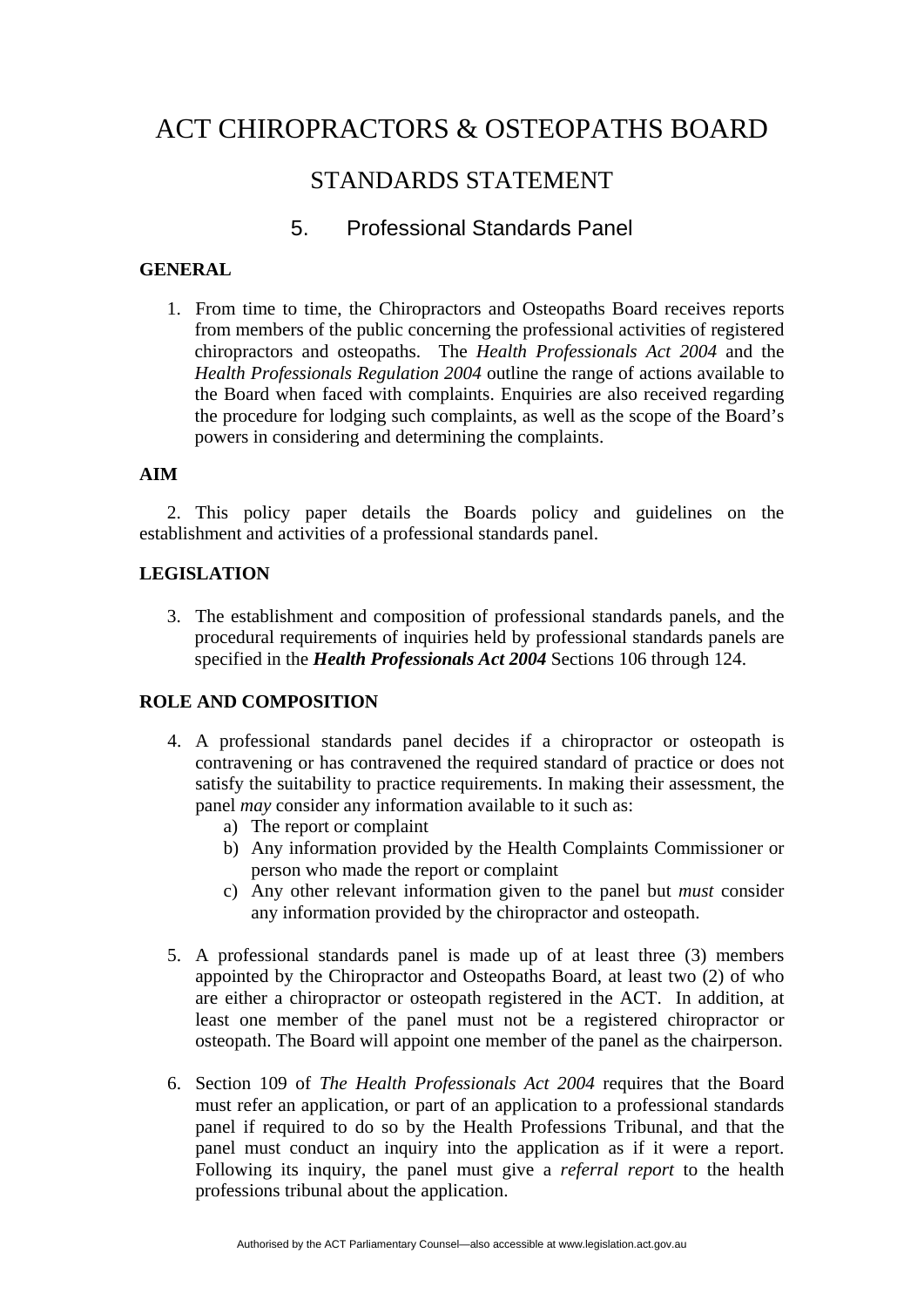#### **THE CONDUCT OF INQUIRIES**

- 7. If a report or inquiry is referred to a professional standards panel and the chiropractor or osteopath makes an admission about something mentioned in the report, and the panel is satisfied that it is appropriate to make a decision about the report or complaint without an inquiry, the panel may choose not to inquire.
- 8. Where the panel chooses to hold an inquiry, the panel must set a time and place for the *standards inquiry*, and give at least one months written notice to the chiropractor and osteopath, the Chiropractors and Osteopaths Board, the Health Services Commissioner and the complainant.
- 9. Whilst observing natural justice, the panel may conduct a standards inquiry in any way the panel considers appropriate. The inquiry should be conducted with as little formality and technicality and as much expedition as permits proper consideration of the matters before the panel. Informality, however, is not to be construed as foregoing safeguards. As a consequence, a standards inquiry is conducted in such a way as to give assurance that the panel is not motivated by any desire to deal with the matter in any way other than in a manner which requires an objective appraisal of the facts and compliance with public duty and responsibility.
- 10. Whilst not bound by rules of evidence, this does not mean that the panel will not, where possible, apply those rules. The professional standards panel will always be guided by the rules of evidence in its admission of evidence at an inquiry, particularly where the principle underlying the rules of evidence offers clear guidance as to how the panel should inform itself of the facts.

In relation to the rules of evidence, the following should be noted:

- Whilst generally following the rules of evidence, the panel may not always accept into evidence all materials which a party attempts to put before it. The overriding principles in assessing the admission of evidence are, its value to the panel, its relevance to the issue before the panel and whether it is the best evidence available on the issue.
- The panel may act on evidence not disclosed to the parties. The panel may inform itself, however, of its own motion on matters relevant to the issue(s) to be decided, subject to allowing the parties the opportunity of questioning and putting submissions to the panel.
- Any matter on which a party proposes to contradict a witness's evidence, should be put to that witness in order to permit the witness to explain any contradiction.
- Failure of a party to call evidence in support of its case from a witness who is presumably available or whose absence is not explained, may permit the panel to draw the inference that such evidence would not have advanced the party's case.
- Authorised by the ACT Parliamentary Counsel—also accessible at www.legislation.act.gov.au There is no reason why the panel cannot admit relevant evidence that is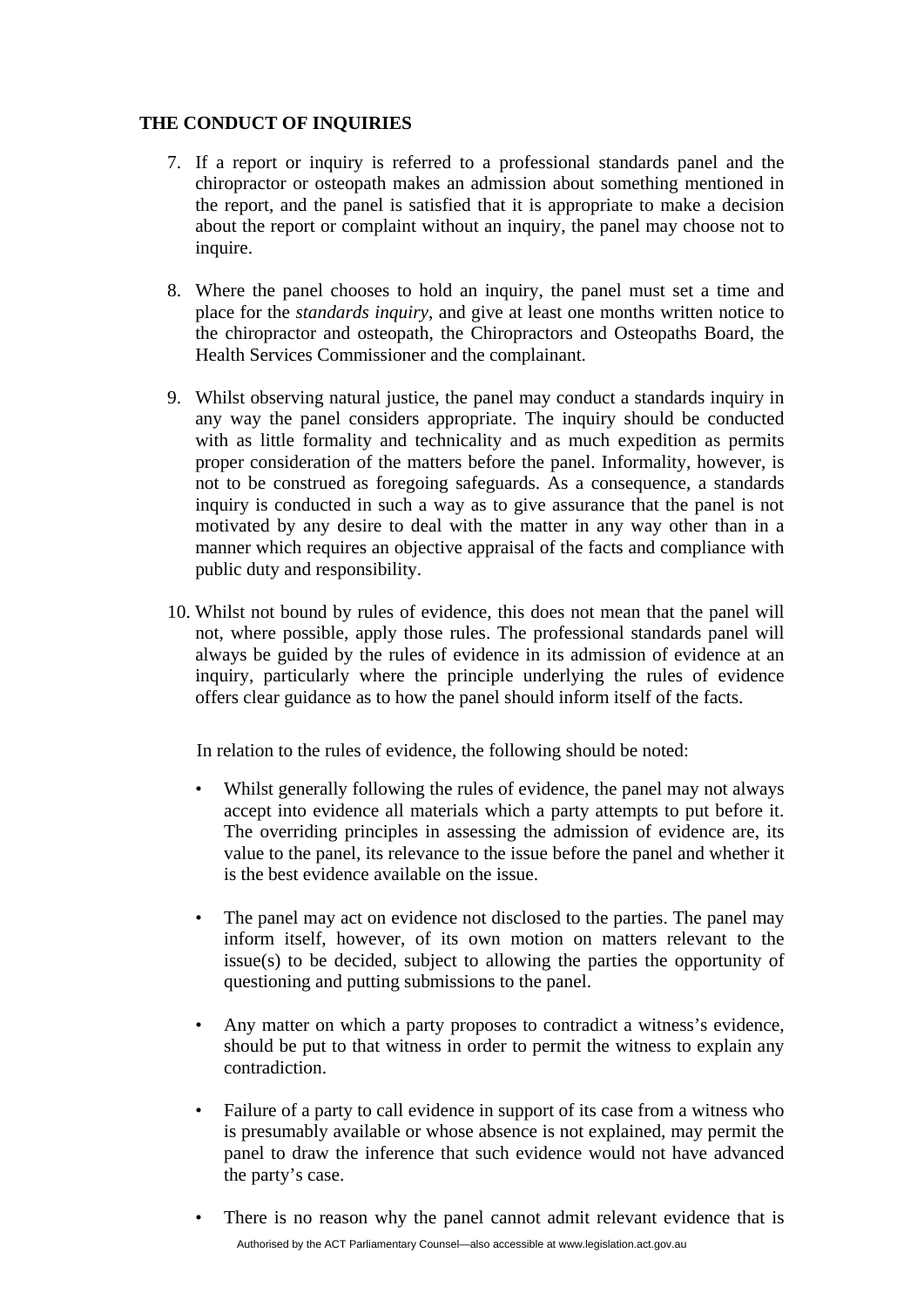hearsay in nature. The weight the panel would give to such evidence, however, must not be as great as the weight given to first hand evidence.

- The panel may take into account proper documentary evidence (eg. conviction for a criminal offence) but should permit the party affected by the evidence to test it by cross examination. They may do this by calling their own evidence on the issue or the tender of other relevant documentary or oral evidence of the circumstances surrounding the criminal conviction.
- As a general proposition, the panel cannot take into account in reaching its decision, any fact that has not been brought to the attention of the parties to the Inquiry. The panel may rely, however, on its own expert knowledge in relation to deciding an issue within its area of expertise where this reliance would not deprive a party of the opportunity to lead evidence or make submissions on that issue.
- 11. In conducting a standards inquiry, the professional standards panel may make inquiries and obtain information from any source the panel considers appropriate to decide whether a chiropractor or osteopath is contravening or has contravened the required standard of practice or does satisfy the suitability to practice requirements. The panel may arrange for a performance review of the chiropractor or osteopath and consider patterns of practice.
- 12. The Health Services Commissioner may give evidence about an assessment or investigation by the Commissioner, but may also be present even if not giving evidence.
- 13. Standards Inquiries are usually closed but the professional standards panel may hold the inquiry in public if satisfied that the public benefit of an open inquiry outweighs the disadvantage to the chiropractor or osteopath..
- 14. The chiropractor or osteopath, the Commissioner and witnesses attending a standards inquiry may be accompanied by a legal advisor or other support person.
- 15. The professional standards panel must keep an electronic or written record of a standards inquiry.
- 16. Following a standards inquiry the professional standards panel must decide whether the chiropractor or osteopath is contravening, or has contravened, the required standard of practice or does not satisfy the required suitability to practice requirements or is putting, or has put, public safety at risk. The decision of the professional standards panel is a decision of the majority of panel members. If, for any reason, a panel cannot reach a majority decision, the decision of the chairperson is the decision of the panel.
- 17. If the professional standards panel finds against a chiropractor or osteopath, the panel may do one (1) or more of the following:
	- Counsel, caution or reprimand the chiropractor or osteopath;
	- Require the chiropractor or osteopath to undergo stated medical, psychiatric or psychological assessment, counseling or both;
	- Impose on the chiropractor or osteopaths registration a condition that the panel considers appropriate to protect the public;

Authorised by the ACT Parliamentary Counsel—also accessible at www.legislation.act.gov.au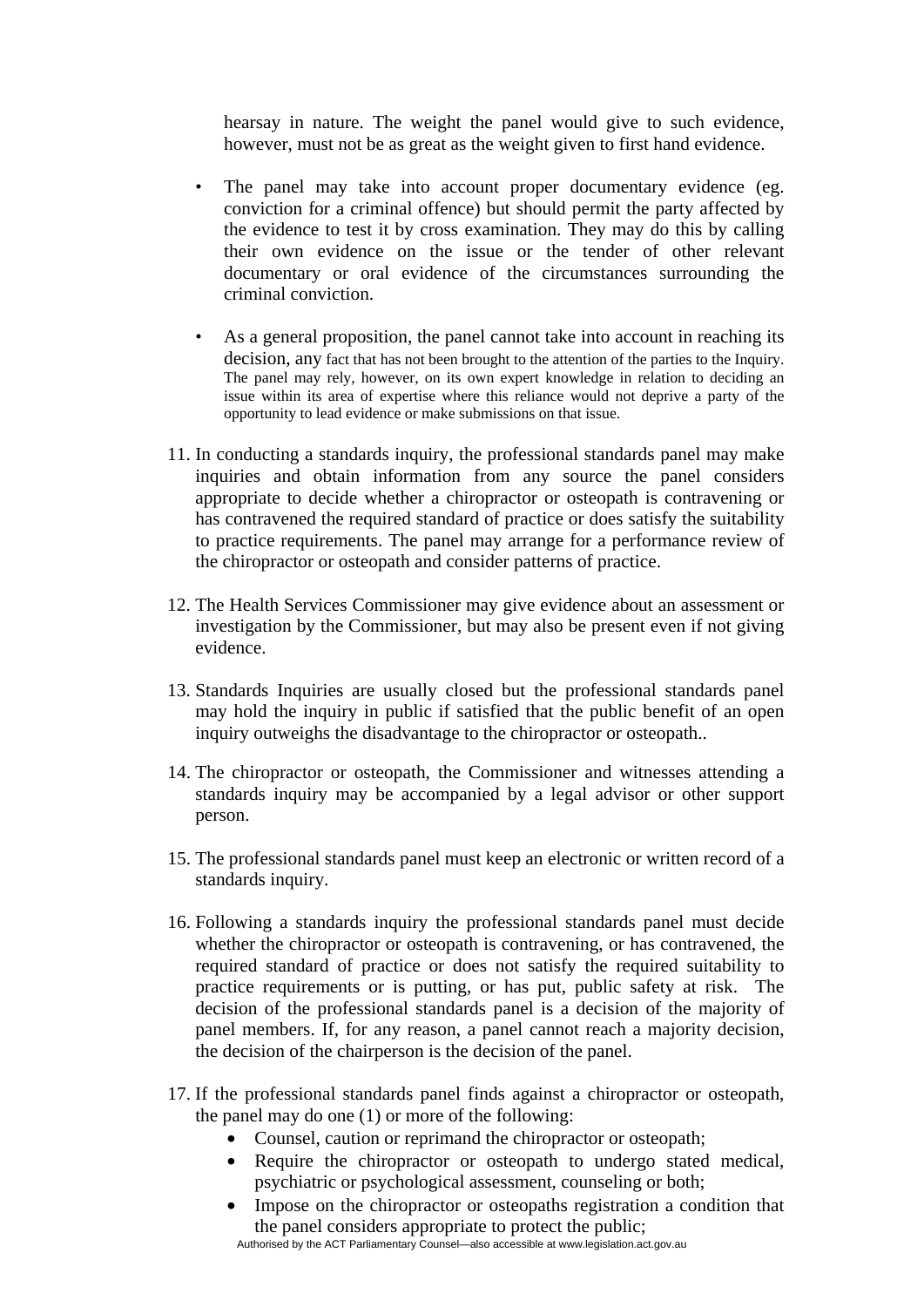- Require the chiropractor or osteopath to take part in a review of his or her professional practice;
- Require the chiropractor or osteopath to complete a stated educational or other stated professional development course;
- Require the chiropractor or osteopath to report on their professional practice at stated times, in the way stated and to a named person;
- Require the chiropractor or osteopath to seek and take advice from stated entities in relation to the management of their practice;
- Require the supervision, monitoring or reporting about the effect of something the chiropractor or osteopath is required to do by the panel;
- Refer the report, complaint or application for condition review, along with the standards inquiry report to the health professions tribunal;
- Accept a stated voluntary undertaking by the chiropractor or osteopath.
- 18. Prior to completion of a standards inquiry, the professional standards panel may take interim actions in relation to a chiropractor or osteopath, if satisfied that it is necessary to take action to protect the public. The panel may take any of the actions outlined above in 17. other than to counsel, caution or reprimand the chiropractor or osteopath. Such interim actions have effect only until a decision is made by the panel at the end of the inquiry.
- 19. As soon as practical following the completion of a standards inquiry, the professional standards panel must prepare a written report that includes:
	- a) If the standards inquiry found that the chiropractor or osteopath is contravening, or has contravened the required standard of practice – how the standard is being, or was contravened;
	- b) If the standards inquiry found that the chiropractor or osteopath does not satisfy the suitability to practice requirements – which suitability to practice requirement is not satisfied;
	- c) Whether there is, or was, a risk to the public from the chiropractor or osteopath and, if there is or was, what the risk is or was;
	- d) The action taken by the panel and the reasons for the action.
- 20. Within 28 days of the completion of a standards inquiry, the standards inquiry report must be given to the chiropractor or osteopath, the Chiropractor and Osteopaths Board and the Health Services Commissioner. The professional standards panel may give the report to anyone else but may omit material if the panel considers it appropriate to do so to protect someone's confidentiality.
- 21. A standards inquiry report must be published. If, however, the professional standards panel is satisfied that the public interest is not served by including all material, the panel may omit some material, including the name of the chiropractor or osteopaths, from the published report. The panel may also publish a summary of the report in a more easily read form.
- 22. A chiropractor or osteopath may apply for a review of a decision by the professional standards panel to the Health professions tribunal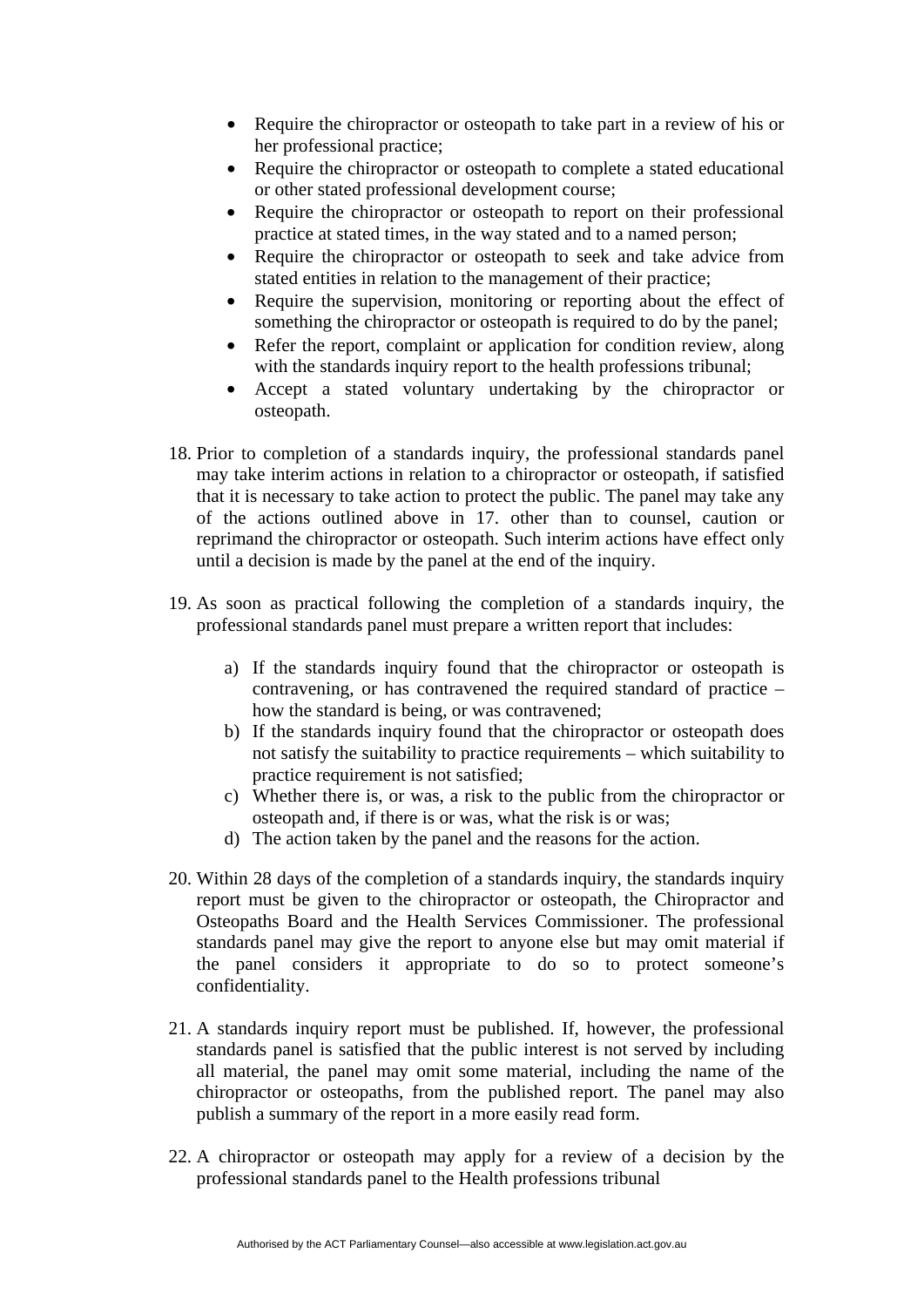## STANDARDS STATEMENT

## 6 VISITING CHIROPRACTORS & OSTEOPATHS

#### **GENERAL**

1. The ACT Chiropractors & Osteopaths Board (the Board) is established under section 24 of the *Health Professionals Act 2004* (the Act). The Board is empowered under the Act to register chiropractors  $\&$  osteopaths and regulate the practice of chiropractic and osteopathy in the ACT. The primary responsibility of the Board is to protect the public.

### **AIM**

2. This paper details the Board's policy on chiropractors and osteopaths visiting the ACT. The Act allows the Minister to exempt persons from registration by signing a disallowable instrument. This standard applies when such an instrument is signed.

### **SPORTING TEAM**

3. Chiropractors & Osteopaths who are working with a sporting team visiting the ACT, but who are not registered within the ACT, may continue to work on members of that team, and that team only.

4. Chiropractors & Osteopaths who are employed to work at a national sporting event to be held in the ACT must be registered within the ACT. They may then work with any persons presenting themselves for treatment, regardless of the state of origin of that person.

### **TRAINING ACTIVITIES**

5. Chiropractors & Osteopaths who are visiting the ACT, but who are not registered within the ACT, may attend training activities but must not practise chiropractic or osteopathy on any person who is not a participant in the training event.

#### **INSURANCE**

.

**6.** Chiropractors & Osteopaths who are visiting the ACT in accordance with paras 3 to 5 of this Standard, but who are not registered within the ACT, must be covered by insurance for any practice that is undertaken.